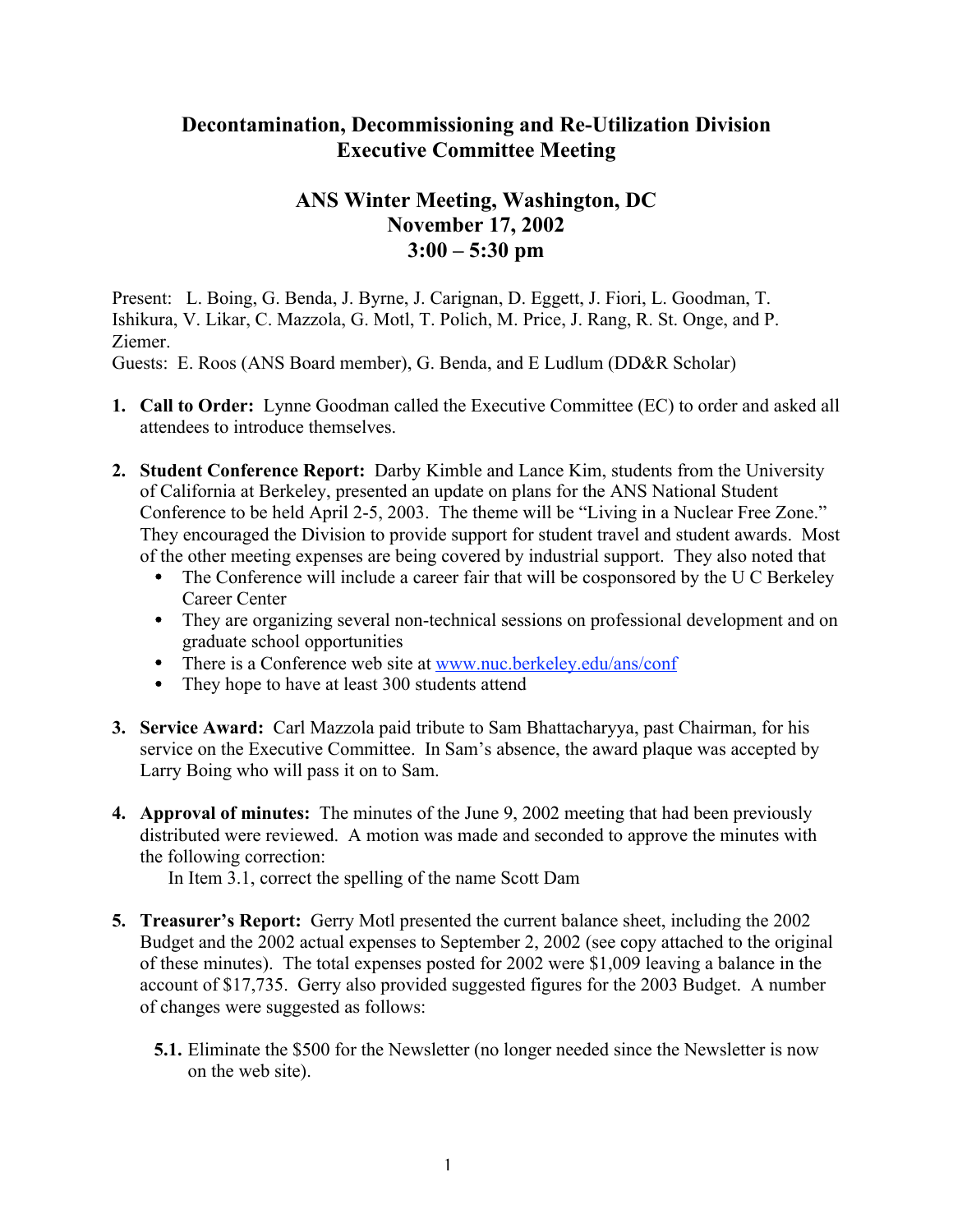- **5.2.** Increase the amount for Honors and Awards from \$250 to \$450. This was proposed by Carl Mazolli who recommended that the additional \$200 be for award plaques for the best DD & R papers (1 poster and 1 oral) at the annual Waste Management Conference (Tucson Conference).
- **5.3.** Provide \$500 in the category of Division Officer Expense.
- **5.4.** Provide up to \$1000 for support of "Radwaste Solutions".
- **5.5.** Increase the Student Support category to \$4,000. This should include funding travel and awards for the National Student Conference (see item 2, above). Gerry indicated that he would work with Lynne Goodman and Paul Ziemer to determine the actual numbers for travel and awards within the \$4,000 total.
- **5.6.** Provide \$500 to advertise in "Insight", the Waste Management Newsletter.

A motion was made to approve the 2003 Budget with the changes noted. The motion was seconded and after additional discussion was passed.

- **6. Chair's Report:** Lynne Goodman reviewed a number of activities and topics of interest to the Executive Committee. Highlights of her report included
	- **6.1.** A summary of the ANS President's meeting with the Division Chairs. A number of issues were covered in that meeting including the following items:
		- **a)** The Professional Divisions Manual has been revised
		- **b)** Many divisions are having problems with lack of active members
		- **c)** It is fortunate that we already have our student scholarship endowed because it now requires much greater funding to meet the endowment criterion
		- **d)** There is a need to be open to a wider scope of technical areas
		- **e)** There needs to be less reliance of ANS on the utility industry
		- **f)** The Criticality Division sponsors local Division meetings in some locations. Is this an idea that DD&R should consider? (Lynne will try to get more information on the geographical breakdown of the DD&R Division.)
		- **g)** Efforts need to be made to involve younger members in ANS activities; senior members tend to get the nod to attend meetings, present papers, and participate in committees and Boards. All divisions need to consider how to stimulate the younger members.
		- **h)** Consideration of stand-alone topical meetings vs. embedded topicals. Divisions typically make more money from stand-alones, but ANS prefers the embedded topical format. A group will evaluate this.
		- **i)** The ANS needs to work on influencing the Senate to ratify the IAEA Joint Waste Convention, so the US can participate in discussions on release limits.
	- **6.2.** Two spots on the Executive Committee need to be filled: Patty Augustyn has to withdraw from participation on the EC due to a change in jobs. Mark Price is available and Lynne Goodman proposed that he fill the remained of Patty's term. By consent, the EC agreed to this appointment. Bill Phythian, the international member of the EC needs to be replaced due to inability to participate. Paul Wollan of BNFL was suggested as a replacement. Lynne is authorized to appoint him if he is available.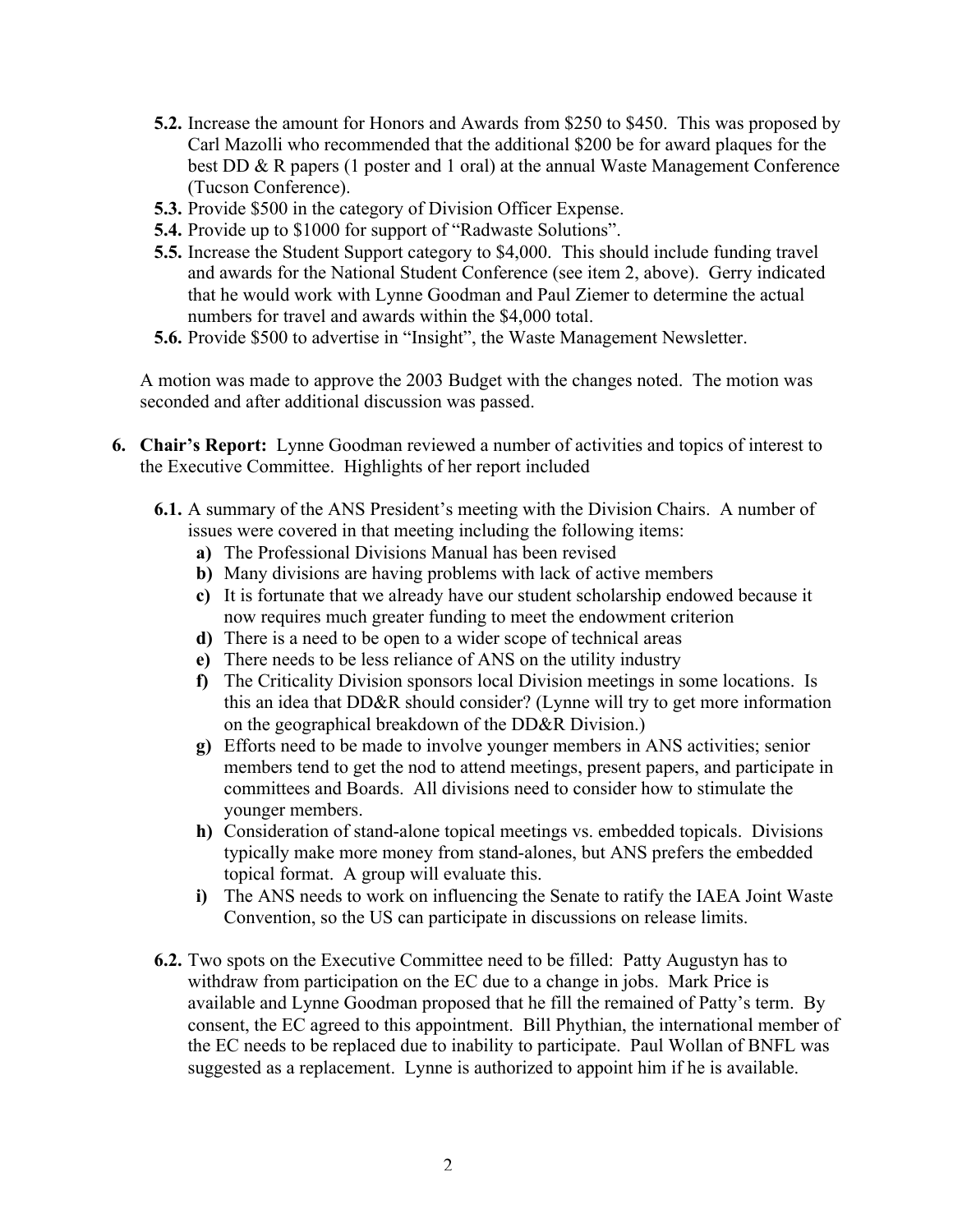- **7. Vice-Chairman's Report:** Jim Byrne reported that he is working on the preparation of a nomination of Neal Norman to be a Fellow of the ANS. (Neal was a founder of the DD&R Division) Jim also reported that he had attended the ANS Program Committee meeting for the 2003 New Orleans meeting. There have been some organization difficulties to overcome with the meeting co-sponsors. As it now stands, the 2003 meeting for DD&R is shaping up as follows:
	- **7.1.** Five sessions for DD&R have been approved
	- **7.2.** DD&R will co-sponsor a session on environmental restoration
	- **7.3.** We may consider co-chairing a session with the Criticality Division

## **8. Standing Committee Reports**

- **8.1. Membership:** Joe Carignan provided a handout summarizing membership. He indicated that he would try to develop a table of membership data by quarters and will try to have it posted on the web site.
- **8.2. Scholarship:** Paul Ziemer introduced Erica Ludlum, the DD&R Scholarship recipient for 2002. Erica, is a Senior in Nuclear Engineering at the University of Illinois. Paul reviewed plans for soliciting applicants for next year's DD&R Scholarship. He also recommended that the EC consider requiring applicants to submit an essay concerning some aspect of DD&R. There was general agreement that this should be required. Details on implementation will be worked out with the ANS staff.
- **8.3. Newsletter:** Vince Likar reported on the new format of mailing out a brief (4 page) hardcopy with the bulk of the news being on the web site. Discussion followed concerning the extent to which the web site (and the Newsletter) was being viewed. Vince agreed to try to obtain information on the number of "hits" that we are getting on the site.
- **8.4. Honors and Awards:** Carl Mazzola announced that the best paper award for the June 2002 meeting in Hollywood, FL, goes to Ken Schneider. (See also Item 3, above, concerning the recognition of Sam Bhattacharyya.) Lynne Goodman and Jim Rang volunteered to be responsible for the evaluations at this winter meeting.
- **8.5. Nomination:** In the absence of Sam Bhattacharya, Lynne Goodman presented the proposed slate of nominees that Sam had provided. Rich St. Onge's name was dropped from the slate presented. With that change, a motion was made, seconded, and passed to approve the proposed slate. The final slate is as follows:

| Vice Chair/Chair Elect | Art Desrosiers and Russ Mellor |
|------------------------|--------------------------------|
| Treasurer              | Jim Rang and Joe Carignan      |
| Secretary              | Vince Likar and Carl Mazzola   |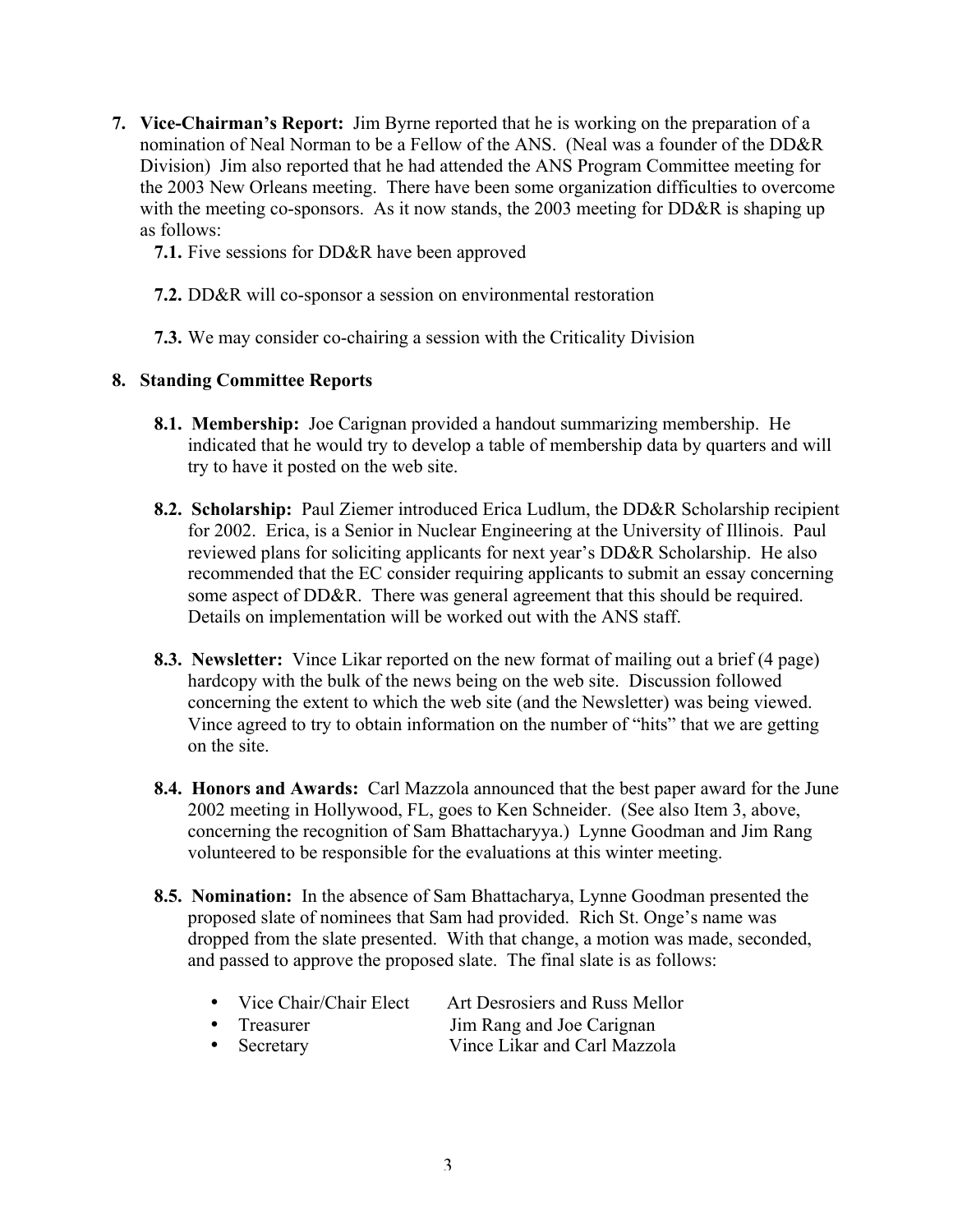Executive Committee Tom La Guardia, Dick Meservey, Gerry Motl, Jay Kunze, Mark Price, Larry Camper, and Jas Devgun

- **8.6. Financial:** No additional items (see Item 5, above)
- **8.7. Student:** Erica Ludlum thanked the Executive Committee and the DD&R Division for providing the scholarship.
- **8.8. Program:** Jim Rang summarized the items covered in the Program Committee meeting held just prior to the Executive Committee meeting. For details, see the minutes of the Program Committee.

## **9. Report on Top Items from Long Range Operating Plan**

- **9.1. Membership Interest Questionnaire:** Lynne Goodman presented the latest version of the questionnaire. The only additional change recommended was to the word "annual" to "national" in Item 2 so as to read "…topical or national meetings". The EC agreed that the questionnaire was ready to send out. It will also be placed on the web site. Joe Carignan volunteered to convert it to a more user friendly survey format
- **9.2. Meeting Consolidation:** Jim Rang reported that this matter had been discussed in detail during the Program Committee meeting just prior to the Executive Committee meeting (See minutes of that meeting.) The Subcommittee on Consolidation of DD&R Related Meetings was established in June 2001. It has recommended that we attempt to consolidate several DD&R related conferences into one conference. At the Program Committee meeting, Jim indicated the need for a new group of Subcommittee members to keep the effort going. At the Program Committee meeting, the following individuals volunteered to participate: Larry Boing, Joe Carignan, Lynne Goodman, Gery Motl, Mark Price, and Jim Rang.
- **9.3. Standards:** Don Eggett indicated that he had sent out an e-mail request (to IAEA, Maine Yankee, and a few other facilities) in September asking for input on what standards are needed in the DD&R arena. The response has been limited. There will be a general meeting this Tuesday (November 19) on standards. The plan is to meet with personnel from the NRC to identify both US and global needs. Don will let the EC know the results of the meeting and what areas are identified as priority areas. Don also noted that there is a Working Group on site remediation that will provide information at the meeting on their  $1<sup>st</sup>$  draft.
- **9.4. Public Policy:** Jim Byrne agreed to replace Patty Augustyn as the DD&R representative in this ANS activity.
- **9.5. Website:** In the absence of John Gunning, there was no official report. The EC members agreed that the web site was of high quality and would like John to continue in his role as web-master. It was also suggested that John be added to the slate for next